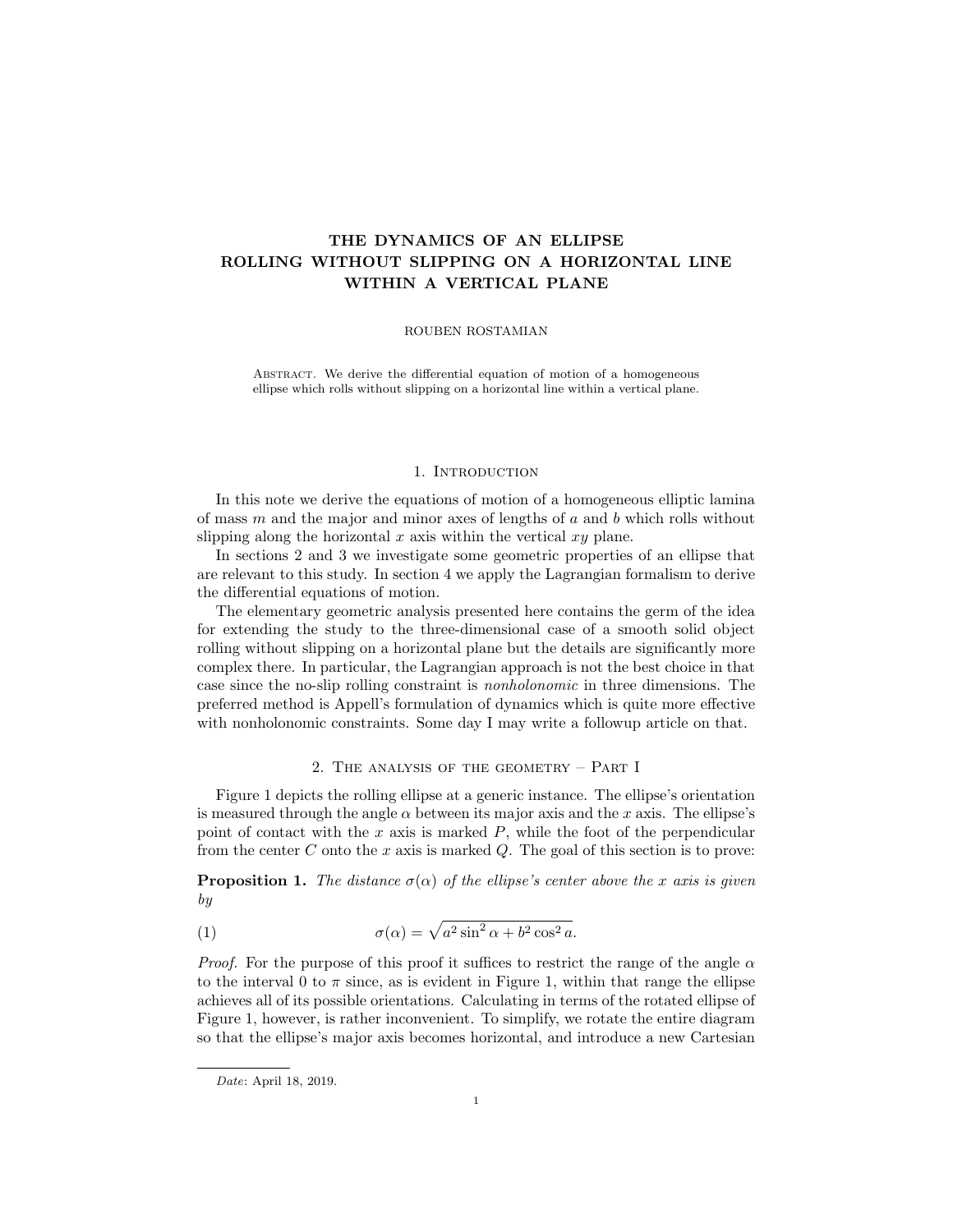

FIGURE 1. The ellipse rolls without slipping on the  $x$  axis with the vertical xy plane.

coordinate system  $\xi \eta$  with the origin at the ellipse's center as shown in Figure 2. Then the equation of the ellipse takes the standard form

$$
\frac{\xi^2}{a^2}+\frac{\eta^2}{b^2}=1,
$$

and what used to be the x axis now appears as the tangent line with the equation<sup>1</sup>

(2) 
$$
\xi \sin \alpha + \eta \cos \alpha = -\sigma(\alpha),
$$

where  $\sigma(\alpha) > 0$  is to be determined.

Let  $(\bar{\xi}, \bar{\eta})$  be the coordinates of the point of tangency P. The vector  $\langle \bar{\xi}/a^2, \bar{\eta}/b^2 \rangle$ is normal to the ellipse at P, and therefore it is parallel to the vector  $\langle \sin \alpha, \cos \alpha \rangle$ which is normal to the tangent line. It follows that

(3a) 
$$
\frac{\bar{\xi}}{a^2} \cos \alpha = \frac{\bar{\eta}}{b^2} \sin \alpha.
$$

At the same time,  $(\bar{\xi}, \bar{\eta})$  satisfies the equation of the ellipse

(3b) 
$$
\frac{\bar{\xi}^2}{a^2} + \frac{\bar{\eta}^2}{b^2} = 1.
$$

From (3a) we have

$$
\bar{\eta} = \frac{b^2}{a^2} \frac{\cos \alpha}{\sin \alpha} \bar{\xi}.
$$

Substituting this in (3b) we obtain

$$
\frac{\bar{\xi}}{a^2} + \frac{b^2}{a^4} \frac{\cos^2 \alpha}{\sin^2 \alpha} \bar{\xi}^2 = 1,
$$

whence

$$
\bar{\xi}^2 = \frac{a^4 \sin^2 \alpha}{a^2 \sin^2 \alpha + b^2 \cos^2 \alpha},
$$

<sup>&</sup>lt;sup>1</sup> In general, the distance of either of the lines  $ax + by = \pm c$  from the origin in the Cartesian xy plane is  $d = |c|/\sqrt{a^2 + b^2}$ . If  $a^2 + b^2 = 1$ , as it is in our case, then |c| is the distance.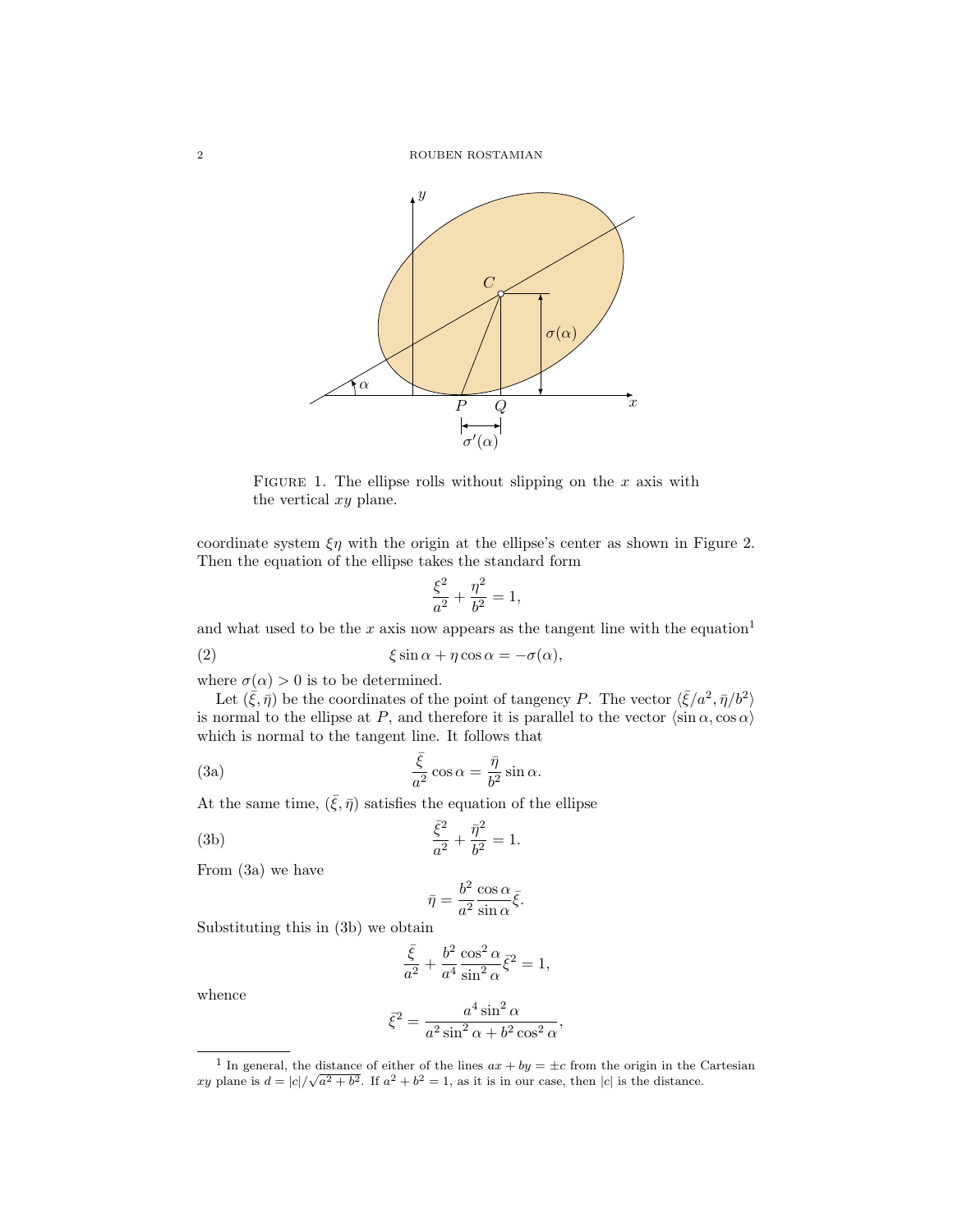

Figure 2. We rotate and translate the diagram in Figure 1 so that the ellipse takes on the standard configuration with whose equation is  $\xi^2/a^2 + \eta^2/b^2 = 1$ .

and since within the range  $0 \le \alpha \le \pi$  we have  $\bar{\xi} \le 0$  (see Figure 2) we conclude that

$$
\bar{\xi} = -\frac{a^2 \sin \alpha}{\sqrt{a^2 \sin^2 \alpha + b^2 \cos^2 \alpha}}.
$$

and then from (3a)

$$
\bar{\eta} = -\frac{b^2 \cos \alpha}{\sqrt{a^2 \sin^2 \alpha + b^2 \cos^2 \alpha}}
$$

.

Substituting these in the equation of tangent line (2) yields (1).  $\Box$ 

## 3. The analysis of the geometry – Part II

In the previous section we calculated the height  $\sigma(\alpha)$  of the ellipse's center above the  $x$  axis. Refer to Figure 1. In this section we calculate the distance between the point of tangency, P, and the foot of the perpendicular, Q. We show that

**Proposition 2.** The (signed) length of the line segment PQ in Figure 1 is  $\sigma'(\alpha)$ , where  $\sigma(\alpha)$  is given in (1), and the prime indicates the derivative.

Proof. As in the previous section, we prefer to work with the rotated and translated diagram of Figure 2. Whereas previously we wrote  $(\bar{\xi}, \bar{\eta})$  for the coordinates of the contact point P, in this section we use the notation  $(\xi(\alpha), \eta(\alpha))$  since we will be investigating the dependence of the point of tangency on the angle  $\alpha$ .

The point  $(\xi(\alpha), \eta(\alpha))$  lies both on the ellipse and the tangent line. Therefore

(4) 
$$
\frac{\xi(\alpha)^2}{a^2} + \frac{\eta(\alpha)^2}{b^2} = 1,
$$

(5) 
$$
\xi(\alpha)\sin\alpha + \eta(\alpha)\cos\alpha = -\sigma(\alpha),
$$

for all  $\alpha$ .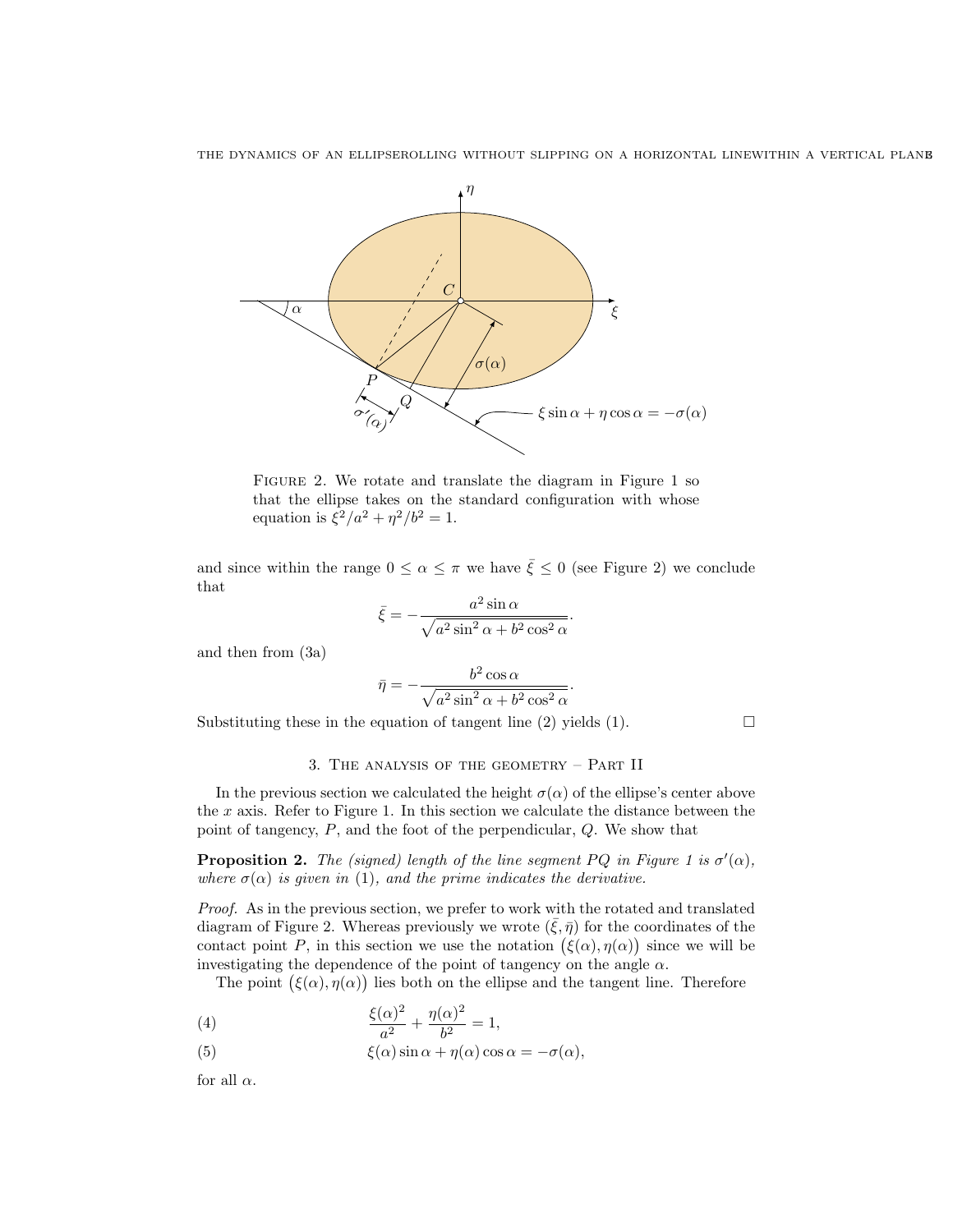#### 4 ROUBEN ROSTAMIAN

Upon differentiating these two equations with respect to  $\alpha$  we arrive at a linear system of two equations in the two unknowns  $\xi'(\alpha)$  and  $\eta'(\alpha)$ :

$$
\begin{bmatrix} \frac{2\xi(\alpha)}{a^2} & \frac{2\eta(\alpha)}{b^2} \\ \sin \alpha & \cos \alpha \end{bmatrix} \begin{bmatrix} \xi'(\alpha) \\ \eta'(\alpha) \end{bmatrix} = \begin{bmatrix} 0 \\ -\xi(\alpha) \cos \alpha + \eta(\alpha) \sin \alpha - \sigma'(\alpha) \end{bmatrix}.
$$

The rows of the coefficient matrix are the normal vectors to the ellipse and the tangent line. But at the point of tangency those normal vectors are parallel, therefore the coefficient matrix is singular. The only way that the system can be consistent is to have the right-hand side of the equation be zero, that is

(6) 
$$
\xi(\alpha)\cos\alpha - \eta(\alpha)\sin\alpha = -\sigma'(\alpha).
$$

Solving this together with (5) we obtain the coordinates  $(\xi(\alpha), \eta(\alpha))$  of the point of tangency in terms of  $\sigma(\alpha)$  and  $\sigma'(\alpha)$ :

$$
\xi(\alpha) = -\sigma(\alpha)\sin\alpha - \sigma'(\alpha)\cos\alpha,
$$
  

$$
\eta(\alpha) = -\sigma(\alpha)\cos\alpha + \sigma'(\alpha)\sin\alpha.
$$

The geometrical interpretation of this calculation is that  $(\xi(\alpha), \eta(\alpha))$  is the intersection point of the lines (5) and (6). In Figure 2 the latter is shown as a dashed line. We note, however, that the distance of that line from the origin is  $\sigma'(\alpha)$  (see footnote 1) but that distance is the length of  $PQ$ , and that concludes the proof.  $\Box$ 

### 4. The rolling dynamics of the ellipse

Referring to Figure 1, let  $(x_c, y_c)$  be the coordinates of the ellipse's center, C. Since  $y_c = \sigma(\alpha)$ , for the coordinates of the points C, P and Q we get:

$$
C: (x_c, \sigma(\alpha)) \qquad P: (x_c - \sigma'(\alpha), 0), \qquad Q: (x_c, 0).
$$

In particular, the vector  $CP$  is  $\langle -\sigma'(\alpha), -\sigma(\alpha) \rangle$ .

In order to apply the no-slip constraint, it is helpful to temporarily embed the two-dimensional  $xy$  plane into the three-dimensional space by adding a third coordinate z which is perpendicular to the  $xy$  plane and is so that  $xyz$  makes a right-handed coordinate system. Within that extended coordinate system the vector CP is  $\langle -\sigma'(\alpha), -\sigma(\alpha), 0 \rangle$  while the ellipse's angular velocity is  $\omega = \langle 0, 0, \dot{\alpha} \rangle$ . Then the velocity, relative to the ellipse's center, of the material point on the ellipse which instantaneously coincides with the point of tangency, P, is given by the cross product  $\omega \times CP = \langle \sigma(\alpha), -\sigma'(\alpha), 0 \rangle \dot{\alpha}$ , which as expected lies within the xy plane. It follows that the absolute velocity (that is, the velocity relative to the stationary frame) of that material point is  $\langle \dot{x}_c, \dot{y}_c \rangle + \langle \sigma(\alpha), -\sigma'(\alpha) \rangle \dot{\alpha}$ , that is,  $\langle \dot{x}_c+\sigma(\alpha)\dot{\alpha}, \dot{y}_c-\sigma'(\alpha)\dot{\alpha} \rangle$ . But since the ellipse rolls without slipping, that absolute velocity must be zero. We conclude that

(7) 
$$
\dot{x}_c + \sigma(\alpha)\dot{\alpha} = 0, \quad \dot{y}_c - \sigma'(\alpha)\dot{\alpha} = 0,
$$

The kinetic and potential energies of the ellipse are

$$
T = \frac{1}{2}m(\dot{x}_c^2 + \dot{y}_c^2) + \frac{1}{2}J\dot{\alpha}^2, \qquad V = mgy_c,
$$

 $J = \frac{1}{4}m(a^2 + b^2)$  is the moment of inertia about the axis perpendicular to the ellipse's surface and going through its center, m is the mass, and g is the acceleration due to gravity.

 ${}^{2}$ Here and elsewhere, a dot superimposed on a symbol indicates the time derivative.